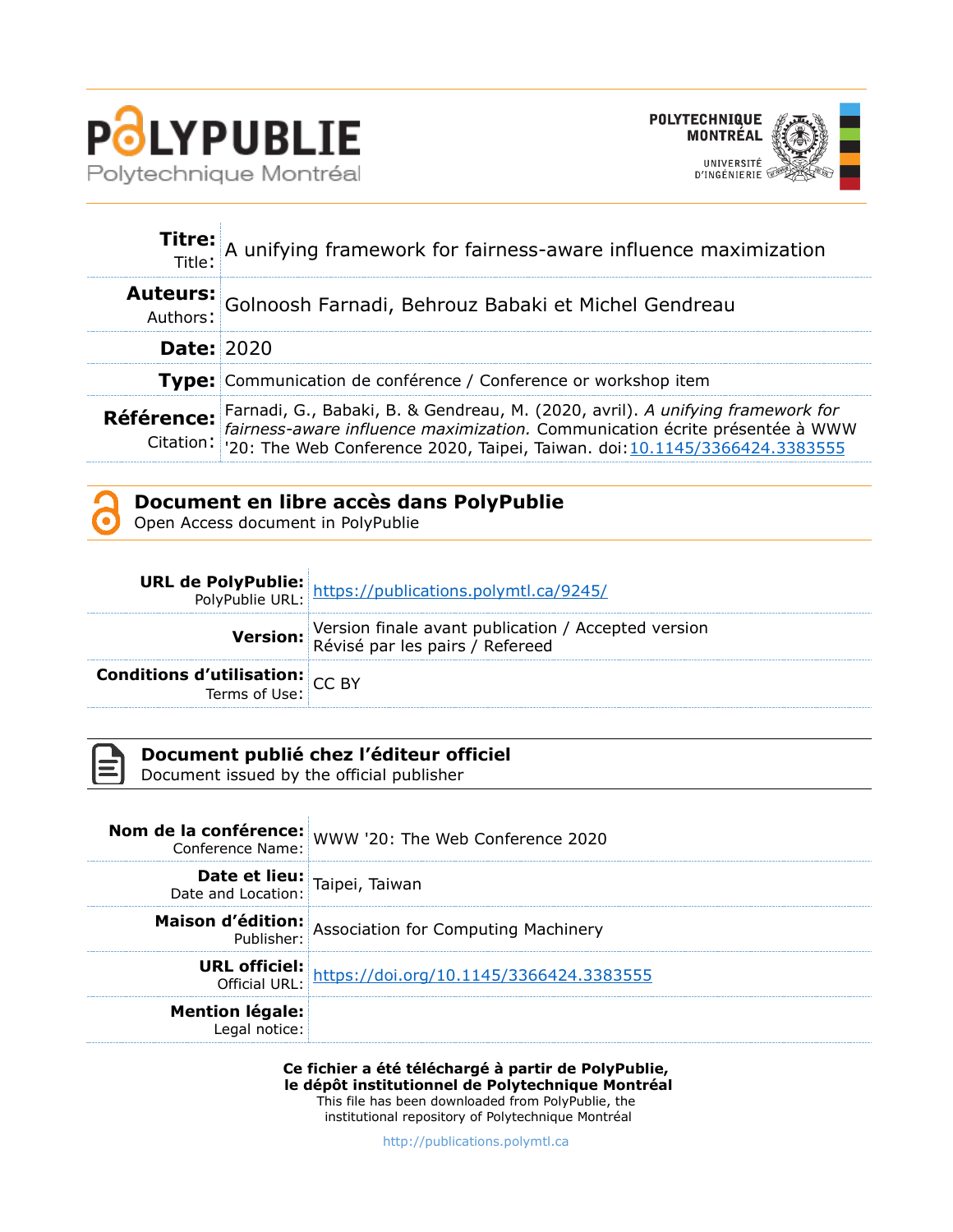# A Unifying Framework for Fairness-Aware Influence Maximization

Golnoosh Farnadi Université de Montréal, Mila Montréal, Canada

Behrouz Babaki Polytechnique Montréal Montréal, Canada

Michel Gendreau Polytechnique Montréal Montréal, Canada

## ABSTRACT

The problem of selecting a subset of nodes with greatest influence in a graph, commonly known as influence maximization, has been well studied over the past decade. This problem has real world applications which can potentially affect lives of individuals. Algorithmic decision making in such domains raises concerns about their societal implications. One of these concerns, which surprisingly has only received limited attention so far, is algorithmic bias and fairness. We propose a flexible framework that extends and unifies the existing works in fairness-aware influence maximization. This framework is based on an integer programming formulation of the influence maximization problem. The fairness requirements are enforced by adding linear constraints or modifying the objective function. Contrary to the previous work which designs specific algorithms for each variant, we develop a formalism which is general enough for specifying different notions of fairness. A problem defined in this formalism can be then solved using efficient mixed integer programming solvers. The experimental evaluation indicates that our framework not only is general but also is competitive with existing algorithms.

## CCS CONCEPTS

• Social and professional topics  $\rightarrow$  User characteristics; • Theory of computation  $\rightarrow$  Mathematical optimization; • Networks  $\rightarrow$ Online social networks.

### KEYWORDS

Group Fairness, Influence Maximization, Mixed Integer Programming

#### ACM Reference Format:

Golnoosh Farnadi, Behrouz Babaki, and Michel Gendreau. 2020. A Unifying Framework for Fairness-Aware Influence Maximization. In Companion Proceedings of the Web Conference 2020 (WWW '20 Companion), April 20–24, 2020, Taipei, Taiwan. ACM, New York, NY, USA, [9](#page-9-0) pages. [https:](https://doi.org/10.1145/3366424.3383555) [//doi.org/10.1145/3366424.3383555](https://doi.org/10.1145/3366424.3383555)

## 1 INTRODUCTION

The problem of finding the set of nodes which have the maximum influence in a graph is known as the Influence Maximization (IM) problem. This problem has been well studied over the past decade

```
WWW '20 Companion, April 20–24, 2020, Taipei, Taiwan
```
© 2020 IW3C2 (International World Wide Web Conference Committee), published under Creative Commons CC-BY 4.0 License. ACM ISBN 978-1-4503-7024-0/20/04.

<https://doi.org/10.1145/3366424.3383555>

and has various applications in domains such as marketing, healthcare, communication, education, agriculture, and epidemiology, among many others [\[14,](#page-9-1) [17,](#page-9-2) [22,](#page-9-3) [25\]](#page-9-4).

In recent years, with the increasing use of automatic decision making, the concerns about their impact on people's lives has increased. The majority of the existing works on fairness in automated decision making focuses on machine learning approaches, and in particular classification tasks. There exists a vast literature on various techniques to address algorithmic bias in machine learning. These techniques range from processing the data to removing historical discrimination, limiting the unjust treatment of similar individuals, and establishing statistical guarantees to ensure that groups of individuals are not classified based on their sensitive attributes such as race, age, and gender.

In this paper we focus on the less-studied problem of fairness in influence maximization. In many countries, controlling the discrimination in certain domains such as education and hiring is regulated by law. Recently these regulations have been extend to online advertisement (for example, see [\[26\]](#page-9-5)). An important application of the IM problem is advertising. In fact, it was first introduced under the name of viral marketing and aimed at maximizing the profit of an advertiser who targets individuals in a social network [\[24\]](#page-9-6). In addition, IM has been used in various applications where the main focus is social good, such as HIV prevention for homeless youth [\[32\]](#page-9-7) and financial inclusion [\[1\]](#page-8-0). Hence it is crucial to ensure that maximizing influence in a network is performed in a way that ensures a diverse spread of influence among various groups and communities. For instance, a health awareness campaign needs to ensure that gender, race, and sexual orientation of the people in the community has no influence on their access to the information.

Fairness is a subjective matter and depending on a situation, different definitions of fairness may be employed. In machine learning there are more than twenty different definitions of fairness [\[30\]](#page-9-8) and there is some debate on which definition is most suitable in each situation. Similar to any automated decision making framework, it is crucial to develop different variants of fairness-aware IM for different situations. One possible approach for doing so is to design a specific algorithm for each definition. In contrast, we develop a formalism backed by a generic solver to handle all problem variants. As a result, the task of developing a fairness-aware IM algorithm is reduced to specifying the fairness measure in this formalism. Our contributions are:

(1) We review and introduce a number of fairness measures for modeling fairness-aware IM problems. These measures serve as building blocks in our framework. The group-level measures, namely equity, equality, maximin and diversity focus on the fair distribution of influence across different groups.

This paper is published under the Creative Commons Attribution 4.0 International (CC-BY 4.0) license. Authors reserve their rights to disseminate the work on their personal and corporate Web sites with the appropriate attribution.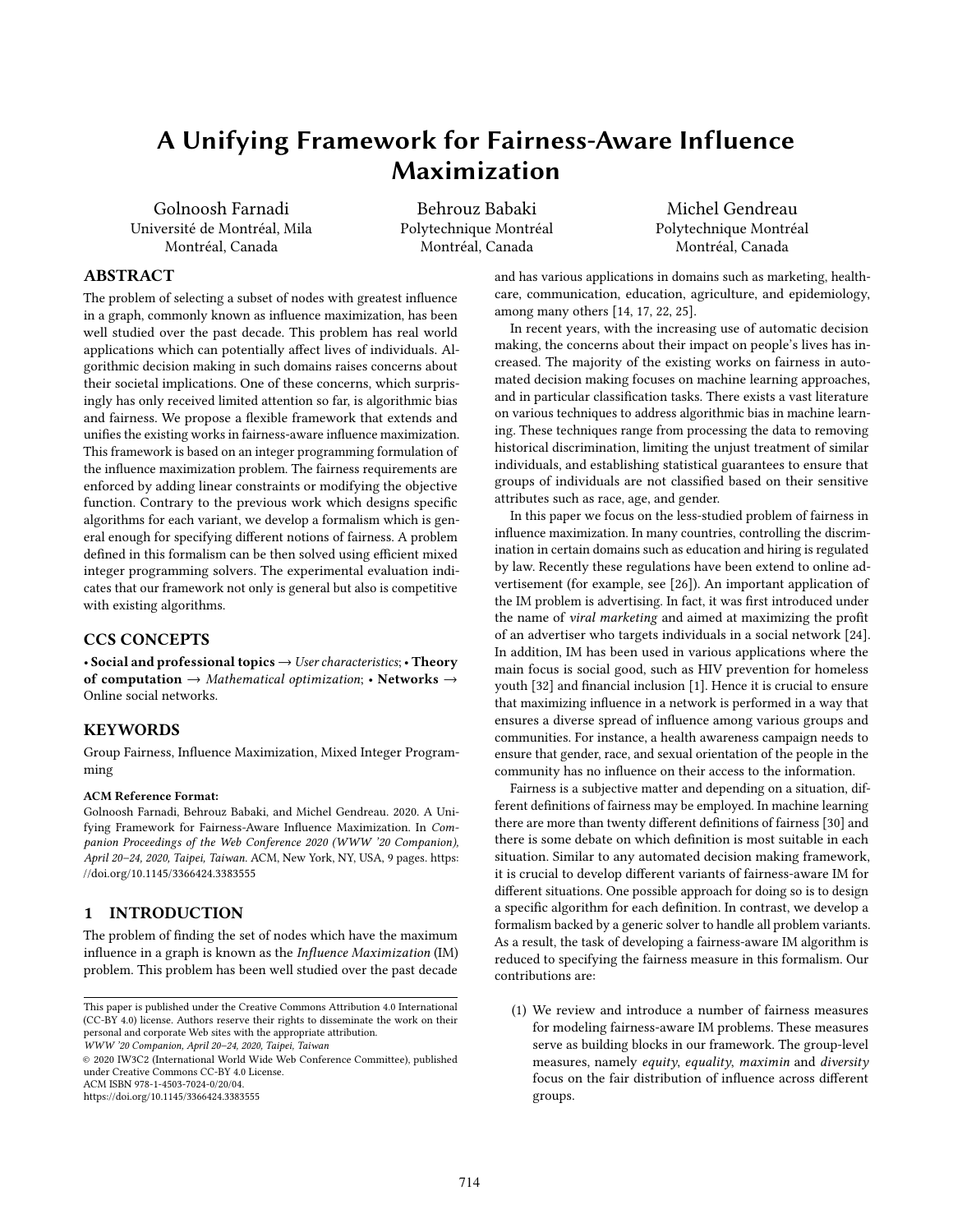- (2) We propose a flexible framework for modeling and solving fairness-aware IM problems. Unlike the majority of methods in IM which solve the problems sub-optimally (possibly with guarantees), our framework obtains optimal solutions.
- (3) We conduct extensive experiments to evaluate IM methods subject to various fairness measures. We demonstrate the trade-offs between different fairness measures and the influence.
- (4) We compare our proposed approach with existing IM methods on various metrics and show that our proposed approach not only is general but also is competitive with existing algorithms.

The rest of the paper is structured as follows: in Section [2](#page-2-0) we review the IM problem and a few IM methods. Next, in Section [3,](#page-3-0) we address fairness in the IM problem by proposing four notions of fairness. We then convert IM and fairness-aware IM problems into Mixed Integer Programming problems in Section [4.](#page-3-1) We then show how to encode fairness notions into linear expressions. We evaluate our framework in Section [5,](#page-4-0) and compare our framework to the related work in Section [6.](#page-7-0) Finally, we provide numbers of future directions in Section [7](#page-8-1) and conclude the paper in Section [8.](#page-8-2)

## <span id="page-2-0"></span>2 BACKGROUND

In this section, we review several key topics on which our proposed approach for fairness-aware influence maximization (IM) relies. We begin by reviewing the influence maximization problem and then present a brief overview of a few popular methods for solving this problem.

## 2.1 The Influence Maximization problem

The IM problem was first studied by Richardson and Domingos [\[24\]](#page-9-6) as the problem of maximizing the profit of an advertiser in a social network. However, this problem was first presented under the title of influence maximization by Kempe et al. [\[12\]](#page-9-9).

DEFINITION 1 (THE INFLUENCE MAXIMIZATION (IM) PROBLEM). Assume a graph  $G = (V, E)$  and a diffusion model M that captures the stochastic process of spreading information on G. The influence function  $\sigma_{G,M}: 2^V \to \mathbb{R}_{\geq 0}$  is a set function defined on any subset of nodes. This function captures the expected number of influenced nodes according to M. The goal of the IM problem is to find a seed set  $S \subset V$  with  $|S| = k$  such that  $\sigma_{G,M}(S)$  is maximized. For the rest of the paper, when the context is clear, we omit the subscript of  $\sigma_{G,M}(S)$ .

The influence of each user is defined based on a diffusion model. In a generic diffusion model, each user  $u \in V$  is either *active* or inactive. First, we assume all users in G are inactive. Next, a set of  $k$  users called the seed set  $S$  is selected from  $G$ , and all the users in S are categorized as active users. Then a stochastic activation process begins and continues until no further activation is possible. There exists an extensive amount of literature on various diffusion models such as linear threshold model, triggering model, and time aware model. In this paper, we focus on the most commonly used model, called the Independent Cascade (IC) model.

DEFINITION 2 (THE INDEPENDENT CASCADE (IC) MODEL). Given  $G = (V, E)$ , where each edge  $e \in E$  has a propagation probability  $p(e) \in [0, 1]$ , the influence propagation process defined by IC is as follows: At the first step, only nodes in the seed set S are active. If node  $u$  is activated at step i and it is connected to an inactive node  $v$  by a directed edge e, there is a probability  $p(e)$  that u activates v at step  $i + 1$ . Each node only has one chance to influence its neighbors. An activated node always remains activated. This process continues until it is not possible to activate further nodes.

The quality of a solution of an IM problem is determined by its spread function.

**DEFINITION** 3 (THE SPREAD FUNCTION). Given  $G = (V, E)$  and  $S, A \subset V$ , the spread function  $I(S, A)$  is the number of nodes in A activated according to a realization of the IC model starting from the seed set S. Note that  $\mathbb{E}[I(S, V)] = \sigma(S)$ .

Computation of  $\mathbb{E}[I(S, V)]$  is #P-hard [\[12\]](#page-9-9). However, [Kempe](#page-9-9) [et al.](#page-9-9) propose a Monte Carlo approach for estimating  $\mathbb{E}[I(S, V)]$ from samples of G. Assume a distribution over induced subgraphs of G, such that the probability of subgraph  $g = (V_q, E_q)$  is as follows:

<span id="page-2-1"></span>
$$
p(g) = \prod_{e \in E_g} p_e \prod_{e \in E \setminus E_g} (1 - p_e)
$$
 (1)

Moreover, for a given subgraph g, let  $R_q(S)$  denote the set of nodes in  $V_q$  which are reachable from S in g. [Kempe et al.](#page-9-9) show that under the IC model the influence function  $\sigma(S)$  is equal to the expected value of  $R<sub>a</sub>(S)$ , that is:

$$
\mathbb{E}[I(S, V)] = \sum_{g} p(g) R_g(S)
$$
 (2)

This suggests a method for estimating  $\mathbb{E}[I(S, V)]$ : Given p in-<br>necessary  $\mathbb{E}[I(S, V)] \propto \sum P P P (S) / R$ . To semple an instance a stances of G,  $\mathbb{E}[I(S, V)] \approx \sum_{i=1}^{p} R_{gi}(S)/p$ . To sample an instance g<br>according to the probability distribution of Equation 1, we remove stances of  $G$ ,  $\mathbb{E}[I(S, V)] \propto \sum_{i=1}^{N} N g_i(S)/p$ . To sample all instance y<br>according to the probability distribution of Equation [1,](#page-2-1) we remove each edge  $e \in E$  with probability  $1 - p(e)$ .

## 2.2 Solving the IM problem

It has been shown that the IM problem is generally NP-hard and hence intractable unless  $P = NP$ . However, when the influence function has certain properties, the optimal solution can be approximated by an efficient algorithm. These properties are monotonicity and submodularity.

**DEFINITION** 4 (MONOTONICITY). An influence function  $\sigma(.)$  is monotone iff  $\sigma(S') \leq \sigma(S)$  for any  $S' \subset S \subseteq V$ .

The monotonicity means that adding more nodes to a seed set  $S$ increases the influence spread.

**DEFINITION** 5 (SUBMODULARITY). An influence function  $\sigma(.)$  is submodular iff  $\sigma({v} \cup S') - \sigma(S') \ge \sigma({v} \cup S) - \sigma(S)$  for any  $S' \subset S \subset V$  and  $v \in V \setminus S$  $S' \subset S \subseteq V$  and  $v \in V \setminus S$ .

Kempe et al. [\[12\]](#page-9-9) introduced a a greedy algorithm which obtains an  $1-\frac{1}{e}$  approximation for the IM problem, assuming that the influence function is monotone and submodular. They also demonstrate that under the IC diffusion model, the influence function has these properties.

DEFINITION 6 (THE GREEDY ALGORITHM FOR IM). The greedy algorithm starts with an empty set S and iteratively selects a user which provides the maximum marginal gain to the influence function  $\sigma(.)$  and adds it to the set S.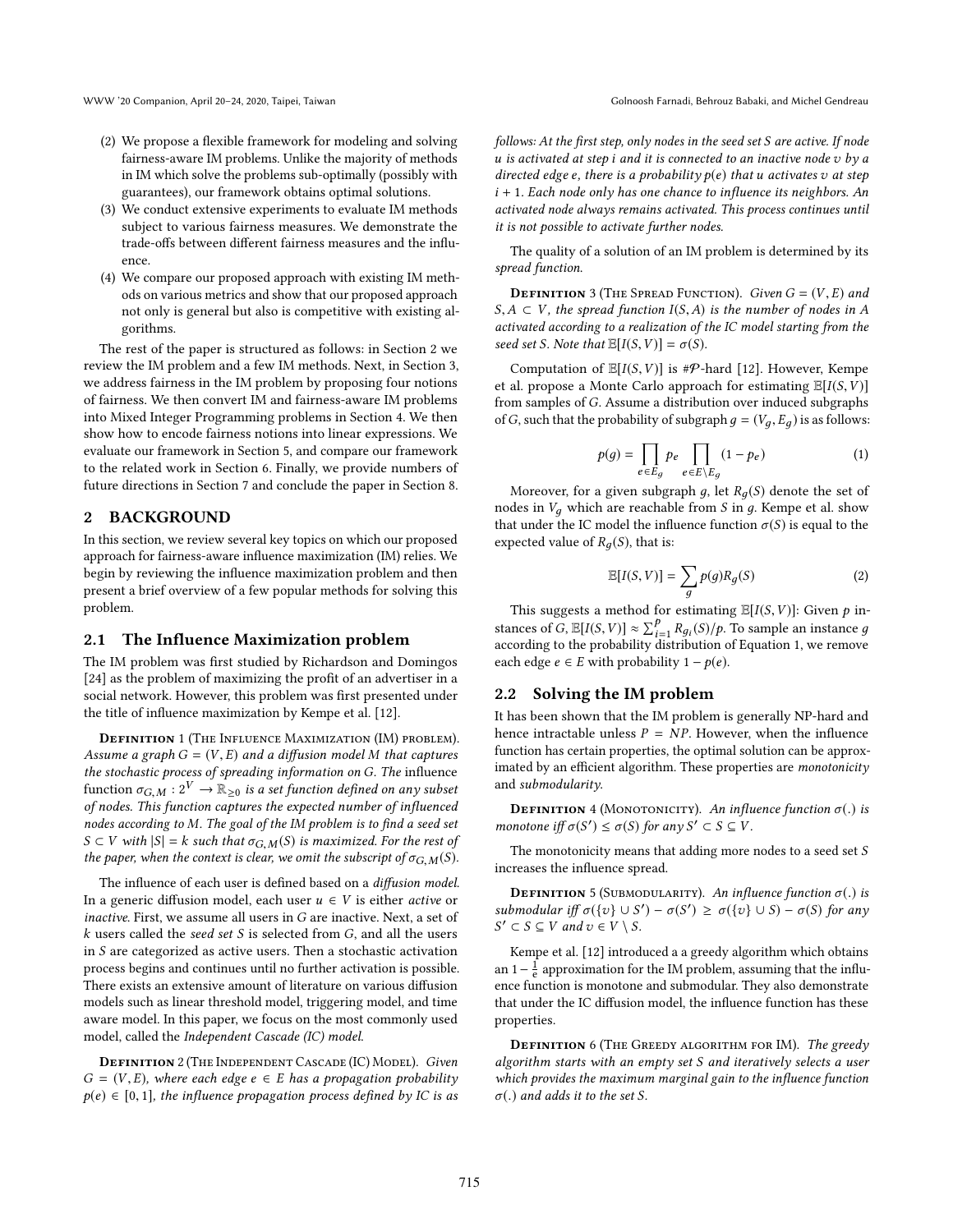A Unifying Framework for Fairness-Aware Influence Maximization WWW '20 Companion, April 20–24, 2020, Taipei, Taiwan

Despite the efficiency of the greedy method, IM is still a very challenging problem to solve because evaluating the influence function  $\sigma(.)$  is #P-hard (see Li et al. [\[20\]](#page-9-10) for details). Existing algorithms for solving IM are categorized into three main groups according to the way that they approximate the influence function. The simulation based methods such as celf [\[17\]](#page-9-2) perform Monte-Carlo sampling for evaluating influence function. The proxy based algorithms such as simpath [\[9\]](#page-8-3) replace the influence functions with proxy functions. The main focus of this type of algorithms is efficiency. Finally, the sketch based algorithms such as tim [\[28\]](#page-9-11) and imm [\[27\]](#page-9-12) speed up the evaluation of the influence function by first constructing sketches, which are subgraphs induced by an instance of the influence process. There are two types of sketches, namely forward influence (FI) and reverse reachable (RR). We refer the reader to a recent survey for a detailed discussion of variants of IM and existing methods for solving them [\[20\]](#page-9-10).

## <span id="page-3-0"></span>3 FAIRNESS-AWARE INFLUENCE MAXIMIZATION

To address fairness in an IM problem, we first need to define what we mean by fairness-aware IM. There are mainly two categories of fairness metrics in machine learning: group fairness and individual fairness. Group fairness metrics are statistical measures which are defined based on an attribute or set of attributes that defines two groups of individuals. Measure such as equal opportunity, equalized odds, and demographic parity [\[10\]](#page-8-4) among many others attempt to define a metric that satisfies a fairness property among two groups of individuals. While group fairness approaches focus on grouplevel fairness, individual fairness [\[5\]](#page-8-5) considers similar treatment among two similar individuals. In this paper our main focus is on defining various group fairness notions in IM.

To represent different populations in  $G$ , assume we have  $m$ groups, i.e.,  $C = \{C_1, C_2, \ldots, C_m\}$  where each node  $v \in V$  belongs to at least one group, i.e.,  $V_{C_1} \cup V_{C_2} \cup \ldots \cup V_{C_m} = V$ .

The first notion of fairness that we introduce is *equality* which focuses on the fair allocation of seeds to the groups proportional to the size of the group within the population. This notion of fairness satisfies the fair distribution of resources among groups. Assuming an advertising campaign that aims to spend its budget fairly among various demographic groups, which means to have fair share of leaders among different groups.

**DEFINITION** 7 (EQUALITY). Given a a set of groups  $C$ , the equality constraint requires that the number of seed nodes in each group  $C \in \mathcal{C}$  is proportional to the population ratio of that group, that is,  $|S \cap V_C|/k \approx |C|/|V|.$ 

The second notions is equity. While equality focuses on the fair distribution among the seed nodes, equity aims to minimize the unfair outcome by fair treatment among different groups proportional to their size in the network. Therefore, we may start with disproportionate share of various groups that reaches a more diverse population at the end.

**DEFINITION** 8 (EQUITY). Given a set of groups  $C$ , the equity constraint requires that the expected number of influenced nodes in a group  $C \in C$  is proportional to the its population ratio, i.e.  $\mathbb{E}[I(S, V_C)] / \mathbb{E}[I(S, V)] \approx |C| / |V|.$ 

The two measures that we visit next, namely maximin and diversity were first introduced by [\[29\]](#page-9-13). The maximin measure is closely related to equity. This measure is closely related to the legal notion of disparate impact where the goal is to minimize the gap between different groups in terms of received influence relative to their size. We want to maximize the minimum relative influence received by any group.

**DEFINITION** 9 (MAXIMIN). Given a set of groups C, the maximin criterion aims to maximize min $_{C\in C}$   $\mathbb{E}[I(S, V_C)]/|C|$ , which is the minimum influence among all groups relative to their populations.

If members of one community are not well-connected in a network, enforcing maximin fairness becomes very costly as assigning seeds to the members of that community leads to limited impact on the overall influence. The diversity measure overcomes this problem by allocating resources according to the internal topology of each community. It is done in two stages. In the first stage, a fraction of seeds proportionate to the size of each community is used for influencing the induced sub-graph of that community. In the second stage, the internal spread of influence among each community is used as a lower bound on the influence received by the nodes of that group. Hence, diversity is not giving each group fair allocation of resources like equality nor fair share of influence similar to equity and maximin. Instead, it guarantees that each group receives influence at least equal to their internal spread of influence.

**DEFINITION** 10 (DIVERSITY). For a group C, let  $G_c$  denote the graph induced from G by the nodes in C,  $k_c = [k \cdot |C|/|V|]$ , and  $OPT_C = \max_{S \subset C: |S| = k_C} \sigma_{G_C}(S)$ . Given a set of groups C, the diver-<br>sity constraint requires that for each  $C \in C$  it holds that  $\mathbb{E}[I(S, V_C)] >$  $G \cdot T_C$  = maxs cC:|S|=k<sub>C</sub> σ<sub>GC</sub>(σ). Given a set of groups C, the diversity constraint requires that for each C ∈ C it holds that  $\mathbb{E}[I(S, V_C)]$  ≥ OPT  $OPT_C$ .

## 3.1 Hardness of fairness-aware IM

As we discussed in Section [2,](#page-2-0) the IM problems are computationally challenging to solve. However since the influence function is monotone and submodular, the IM problems can be solved with a greedy algorithm with a 1 –  $\frac{1}{e}$  approximate ratio. However, the influence function of the fairness-aware IM problems does not have these properties.

THEOREM 1. The influence function of the fairness-aware IM problems with equity, equality, maximin, and diversity notions of fairness is neither monotone nor submodular.

This theorem is proved for maximin and diversity measures in [\[29\]](#page-9-13). This proof can be easily extended to the other two variants.

## <span id="page-3-1"></span>4 FORMULATING FAIRNESS-AWARE IM IN MIXED INTEGER PROGRAMMING

We will now show how the different variations of fairness-aware IM which we presented earlier can be modeled and solved as instances of a general framework. This framework is based on converting the IM problems into Mixed Integer linear Programming (MIP) problems. This framework is declarative, meaning that the user only needs to specify the problem, and the solving is done by a MIP solver. This eliminates the need for developing specific algorithms for different problem settings.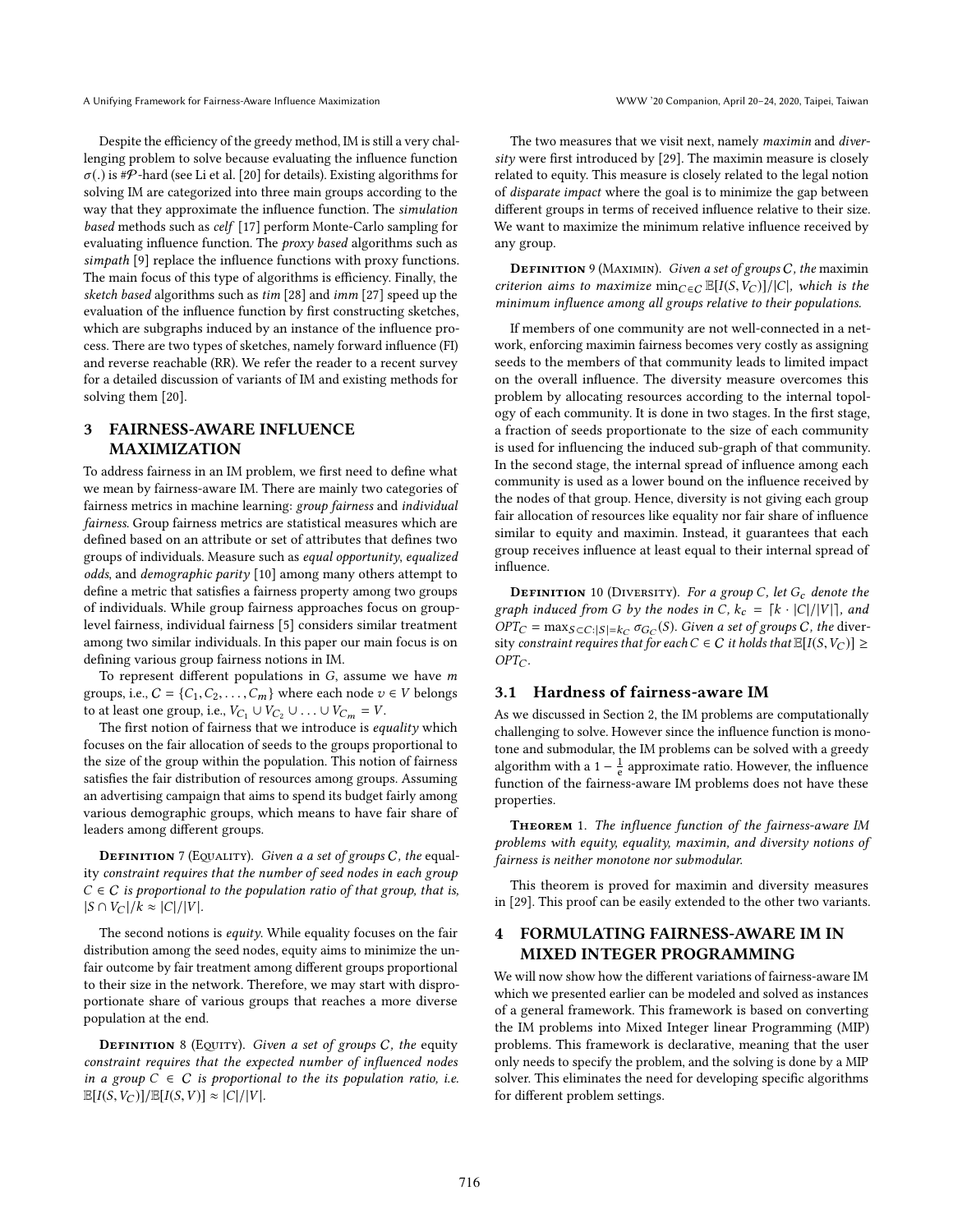| name      | mathematical notation                                           | mixed integer programming encoding                                                                                                                                                                       |
|-----------|-----------------------------------------------------------------|----------------------------------------------------------------------------------------------------------------------------------------------------------------------------------------------------------|
| equality  | $ S \cap V_C /k \approx  C / V $                                | $\sum_{j \in C} s_j \leq k \cdot  C / V  + \epsilon$<br>$\sum_{j\in C} s_j \geq k\cdot  C / V  - \epsilon$                                                                                               |
| equity    | $\mathbb{E}[I(S, V_C)] / \mathbb{E}[I(S, V)] \approx  C  /  V $ | $\sum_{p=1}^{m} \sum_{i=1}^{n} a_i^p -  C / V  \cdot \sum_{p=1}^{m} \sum_{i=1}^{n} a_i^p \leq \epsilon$<br>$\sum_{p=1}^m\sum_{j=1}^n a_i^p -  C / V  \cdot \sum_{p=1}^m\sum_{i=1}^n a_i^p \ge -\epsilon$ |
| maximin   | maximize min $C \in C$ $\mathbb{E}[I(S, V_C)]/ C $              | maximize $x_{\min}$<br>$x_{\min} \cdot  C  \le \sum_{p=1}^m \sum_{j \in C} a_j^p$ $\forall C \in C$                                                                                                      |
| diversity | $\mathbb{E}[I(S, V_C)] \geq \text{OPT}_C$                       | $\sum_{p=1}^m \sum_{j \in C} a_j^p \ge \text{OPT}_C$                                                                                                                                                     |
|           |                                                                 |                                                                                                                                                                                                          |

<span id="page-4-2"></span>Table 1: Definitions and MIP encodings of fairness measures in influence maximization ( $0 \le \epsilon < 1$ ).

## 4.1 Encoding Influence Maximization in MIP

We start with presenting the MIP encoding for the basic influence maximization problem. This MIP encoding is taken from [\[19\]](#page-9-14). We introduce the binary variables  $s_i, i \in \{1, \ldots, n\}$  as indicators of whether node *i* is selected as a seed. Becall that the influence funcwhether node  $i$  is selected as a seed. Recall that the influence function can be approximated by the average count of influenced nodes in a number of samples generated from the graph. Assume that we have *m* such samples. Let the variable  $a_i^p$  denote whether node  $v_i$  is influenced in sample  $b$ . Finally, given a graph  $G = (V, F)$ , let us deinfluenced in sample p. Finally, given a graph  $G = (V, E)$ , let us define  $H(G, i)$  as the set of indices of nodes that can influence  $v_i$ , that is fine  $H(G, i)$  as the set of indices of nodes that can influence  $v_i$ , that is,  $H(G, i) = \{i\} \cup \{i : \mathcal{I} \in V$  and there is a path from  $v_i$ , to  $v_i$ , in  $G$  $H(G, i) = \{i\} \cup \{j : v_j \in V \text{ and there is a path from } v_j \text{ to } v_i \text{ in } G\}.$ <br>Then the IM problem can be expressed as: Then the IM problem can be expressed as:

$$
\begin{aligned}\n\text{maximize} & \sum_{p=1}^{m} \sum_{i=1}^{n} a_i^p \\
\text{s.t.} \\
a_i^p &\leq \sum_{j \in H(g^p, i)} s_j \qquad 1 \leq i \leq n, \ 1 \leq p \leq m \qquad (3)\n\end{aligned}
$$

$$
\sum_{i=1}^{n} s_i \le k \tag{4}
$$

 $s_i \in \{0, 1\}$  1  $\le i \le n$  (5)

$$
a_i^p \in [0,1] \qquad \qquad 1 \le i \le n, \ 1 \le p \le m \qquad (6)
$$

i When the objective is maximizing the influence spread, con-straints of Equation [3](#page-4-1) are sufficient to ensure that  $a_i^{\nu}$  is one if and<br>only if node  $\nu$  is influenced in sample 0. We can make this condition only if node  $v_i$  is influenced in sample p. We can make this condition<br>hold regardless of the objective function, too. For this to hold, we hold regardless of the objective function, too. For this to hold, we should enforce that  $a_i^p \in \{0, 1\}$  and  $a_i^p \geq |H(g^p, i)| \sum_{j \in H(g^p, i)} s_j$ .

## 4.2 Encoding Fairness Measures in MIP

We will now show that the fairness measures introduced in Section [3](#page-3-0) can be encoded as linear expressions. This implies that one can turn the MIP formulation of IM into a fairness-aware model by including these expressions as constraints or objective function.

4.2.1 equality. The equality measure concerns the number of seeds dedicated to each group. For group  $C$ , this value is captured by the expression  $\sum_{j \in C} s_j$ .

4.2.2 equity. The core constructs of the equity constraint are the total influence  $\mathbb{E}[I(S, V)]$  and the group influence  $\mathbb{E}[I(S, V_C)]$ . Since we

are approximating the influence by sum of spread in samples, these quantities can be expressed by  $\sum_{p=1}^{m} \sum_{j=1}^{n} a_j^p$  and  $\sum_{p=1}^{m} \sum_{j \in C} a_j^p$ ,<br>respectively. j j respectively.

4.2.3 maximin. This measure concerns the smallest group influence. To encode this quantity, we introduce an auxiliary variable  $x_{min}$  and constrain it to be smaller or equal to the group influence of all groups. When the objective is maximizing  $x_{min}$ , it will be equal to the smallest group influence.

4.2.4 diversity. The diversity constraints are inequality constraints over the influence in a group and the whole graph. These inequalities can be simply formulated using the encodings of  $\mathbb{E}[I(S, V_C)]$ and  $\mathbb{E}[I(S, V)]$  which were introduced before. Table [1](#page-4-2) summarizes the MIP encodings of all fairness measures.

## <span id="page-4-0"></span>5 EXPERIMENTAL EVALUATION

<span id="page-4-1"></span>We ran experiments on machines with 40 Intel Skylake processors (2.4GHz) and 202GB of RAM running Linux Centos 7. The timeout was 7200 seconds. The MIP solver is Gurobi-8.[1](#page-4-3).1<sup>1</sup>. The code and data will be available upon publication of this paper.

We examined our framework using the 20 synthetic networks that model an obesity prevention intervention in the Antelope Valley region of California [\[31\]](#page-9-15). Each network in the Antelope Valley dataset has 500 nodes, and 1576–1697 edges. Nodes in this dataset have labels from which we select the sensitive attributes gender, age and ethnicity to determine the groups. In this dataset gender includes 2 classes, age has 7 classes and ethnicity contains 5 classes. In all the experiments, similar to [\[29\]](#page-9-13), we set  $k = 25$ . For the equality and equity, we set  $\epsilon = 0.1$ . All evaluations are under the IC model with the commonly used edge probabilities  $p(e_{u,v}) = 1/\text{IN-DEGREE}(v)$ . The number of samples in the MIP models is 100 unless otherwise stated, and the solution quality is evaluated by simulation over <sup>10</sup>, <sup>000</sup> samples.

#### 5.1 Evaluation of Fairness-aware IM

Our fairness-aware models are all based on a MIP model for the IM problem. To evaluate various notions of fairness, we first compare the quality of solutions of the MIP model. We aim to determine how the number of samples affects the performance of the fairness-blind MIP model. We evaluate our MIP model with various number of

<span id="page-4-3"></span><sup>1</sup><www.gurobi.com>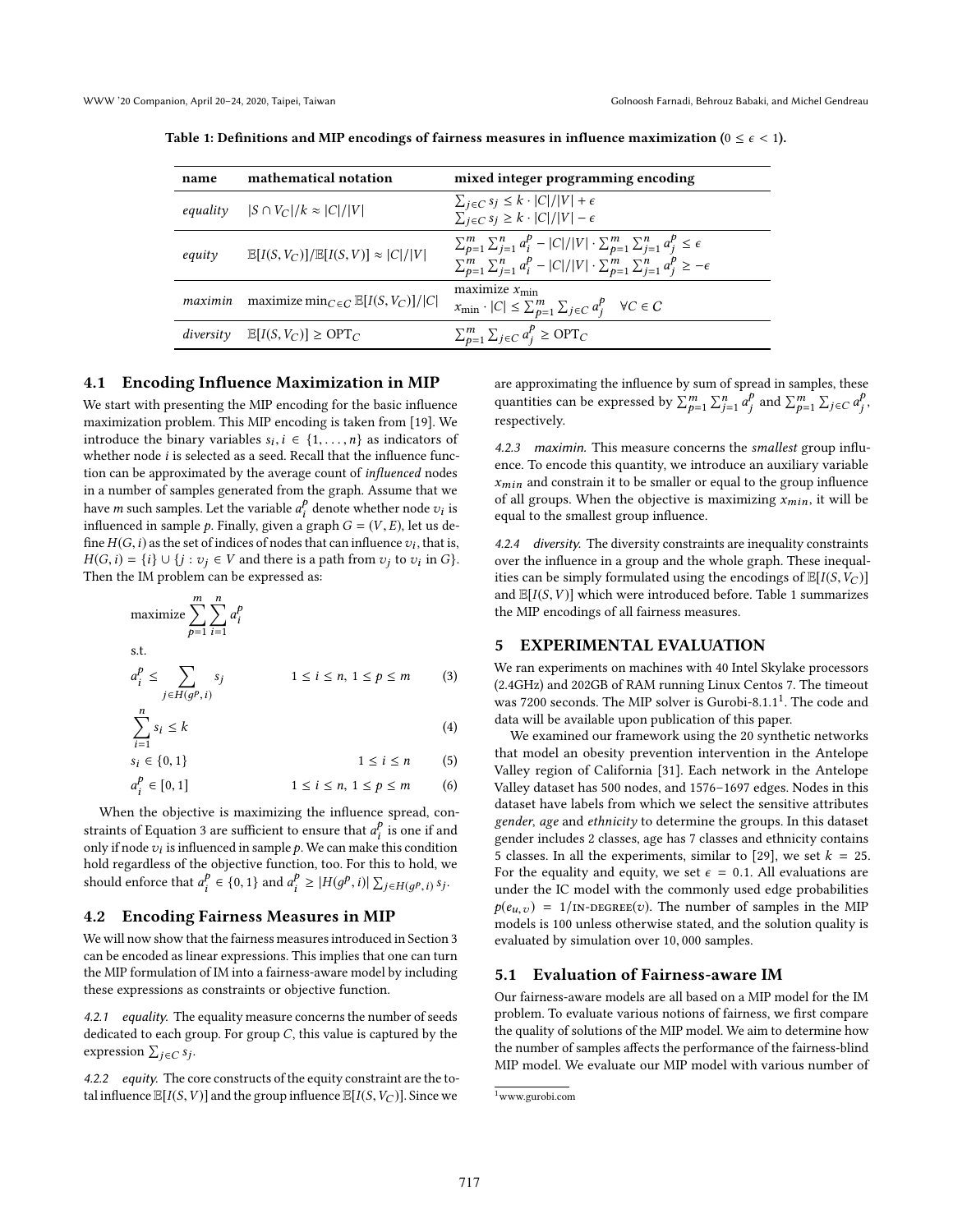samples in {10, <sup>100</sup>, <sup>200</sup>, <sup>500</sup>, <sup>1000</sup>}. Figure [1](#page-5-0) shows that the average quality of the solutions obtained by the MIP models increases with the number of samples.

<span id="page-5-0"></span>

Figure 1: Coverage obtained by MIP models and existing IM algorithms. The numbers below the MIP models show the number of samples.

To determine the quality of the solutions obtained by the MIP model, we also compare the performance of the MIP models with the state-of-the-art algorithms for influence maximization, namely celf, simpath, imm and tim (a brief explanation of each algorithm is provided in Section [2\)](#page-2-0). All competing methods use <sup>10</sup>, <sup>000</sup> samples. The results presented in Figure [1](#page-5-0) show that despite using fewer samples, the MIP models provides comparable or even better solutions than the competing methods. Note that increasing the size of the samples in MIP significantly increase the run time of the models. The results show that models with only 100 samples are solved within reasonable time and are competitive in terms of solution quality. Using less than 100 samples is not practical as the quality of solutions drops drastically. Using 200 samples, models perform very similar to the celf, simpath and imm models. The best performing state-of-the-art IM approach is tim and the MIP models with 1000 samples perform similarly to this approach in terms of overall coverage. Considering the trade-off between the runtime an solution quality, we choose to run the fairness-aware MIP models with 100 samples.

Next, we determine the quality of our fairness-aware models by comparing our MIP models for fairness-aware IM according to their overall coverage. Figure [2](#page-6-0) present the results for all labels. We compare the performance of our MIP models for fairness-aware IM with the best performing state-of-the-art fairness-blind IM, i.e., tim.

Tsang et. al [\[29\]](#page-9-13) propose a metric called price of fairness (POF) to determine the cost of fair allocation among diverse groups. Price of fairness is defined as the ratio of optimal unconstrained total influence to the total influence subject to fairness constraints. Figure [2](#page-6-0) presents the price of fairness for our MIP models.

An interesting observation is that the price of fairness is higher when the number of communities are larger. Hence, POF is higher when we consider age which has 7 categories compared with ethnicity with 5 categories and gender with only two labels. Moreover, the POF is less for those methods which focus on providing equality, i.e., equal number of influenced nodes in each community. Hence, for the case of equality, in which we assign fair seeds to each group, is really high. Equality and equity have higher POF and less overall coverage compared to the maximin and diversity methods. And

the maximin approach has the overall best coverage among the fairness notions across different attributes.

The choice of fairness measure has a substantial effect on the result. To better understand the differences among different notions of fairness, we perform a deeper analysis on their differences. In Figure [4,](#page-6-1) we evaluate all fairness-aware methods using L1 norm, which calculates the sum of absolute differences of coverage in various communities from the average coverage. This measure quantifies the degree of balance in terms of coverage among various communities. From Figure [3](#page-6-2) and Figure [4,](#page-6-1) we observe that both maximin and equity are balanced wrt the number of influenced nodes in each community whereas the diversity approach performs poorly. Interestingly, even the blind approach, i.e., tim, performs better than the diversity approach. As expected, the performance of equality is not better than the equity or the maximin approaches. However it still performs better than the blind model as it at-least guarantees to provide similar opportunities for each community.

We also evaluate the notion of fairness based on their coverage for the most disadvantaged group. Both equity and maximin methods perform well to give opportunity to the least advantaged group while the diversity and equality methods perform poorly in this metric. Equality still performs better than the blind method while diversity performs even worst than TIM when the attributes are not balanced, i.e., for the case of age and ethnicity.

Among the four notions of fairness that we study in this section, the maximin approach not only has higher coverage and lower POF, but it better distributes the opportunity among various communities and takes care of the most disadvantaged group. Note that in all these experiments we set  $\epsilon = 0.1$  meaning that the differences between the groups using the equity approach is only 10%. However, it is possible to use higher/lower  $\epsilon$  to control the distribution of opportunity among various groups. Moreover, the maximin approach can potentially perform very costly if our disadvantaged community is poorly connected. While the structure of the graph and how the members of each community are connected to each other has a huge impact on the performance of maximin, other approaches are less affected by the topology of the graph. Finally, the stochastic nature of propagation can affect the performance and one can measure whether different communities propagate similarly or not. To this end, the equality measure can provide a guarantee that all communities are treated similarly and resources are distributed evenly among them and it is due to them to propagate it accordingly.

## 5.2 Comparison with existing methods

We will now compare the performance of existing methods for fairness-aware influence maximization with their counterpart MIP models. The group maximin and diversity problems have been introduced by Tsang et al. [\[29\]](#page-9-13) and solved using multi-objective submodular optimization. We compare the quality of solutions obtained by this approach (which we will refer to as fairIM) with the MIP models of maximin and diversity.

5.2.1 Maximin. The objective in the maximin problem is to maximize the influence received by the least well-off group. We compare the two approaches in terms of this quantity. Figure [5](#page-7-1) shows the average value of this quantity over all networks for each attribute.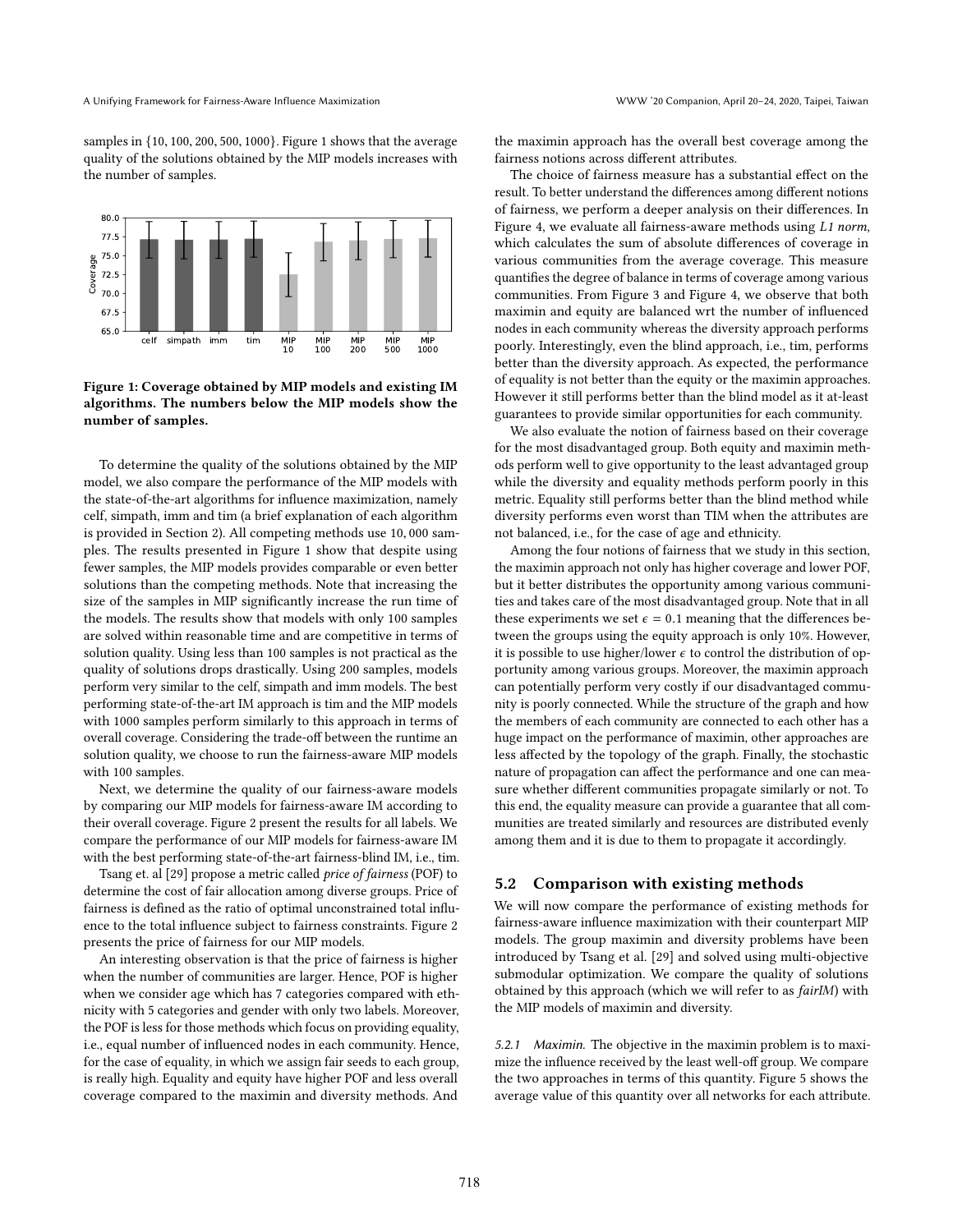WWW '20 Companion, April 20-24, 2020, Taipei, Taiwan Golnoosh Farnadi, Behrouz Babaki, and Michel Gendreau

<span id="page-6-0"></span>

Figure 2: Coverage (top row) and price of fairness (bottom row) obtained by fairness-aware MIP models for attributes gender, age, and ethnicity.

<span id="page-6-2"></span>

Figure 3: Comparing various notion of fairness in IM in terms of the coverage received by the most disadvantaged group for attributes gender, age, and ethnicity.

<span id="page-6-1"></span>

Figure 4: L1 Dispersion obtained by fairness-aware MIP models for attributes gender, age, and ethnicity.

The results indicate that the MIP model is competitive with the existing method. The advantage of our approach over fairIM is more visible for the gender attribute. Interestingly, this improvement in fairness does not lead to a drop in overall influence. This is reflected in Figure [6](#page-7-2) which shows the price of fairness for both methods.

5.2.2 Diversity. We compare our MIP model and fairIM for solving the problem of influence maximization subject to diversity constraints [\[29\]](#page-9-13). The objective function in these problems is the total coverage. Figure [7](#page-7-3) compare the solutions obtained by these methods in terms of their objective function. The results indicate that the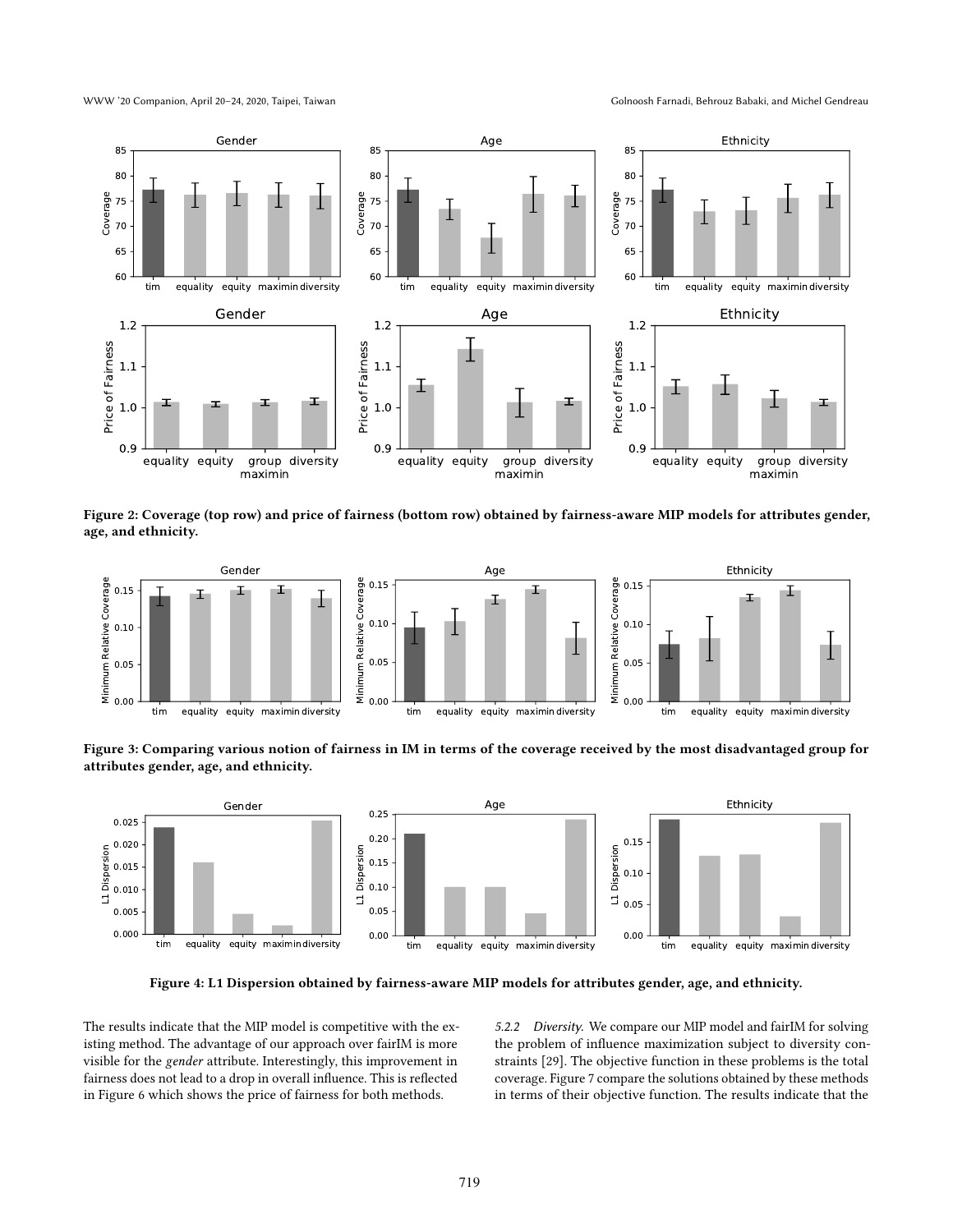A Unifying Framework for Fairness-Aware Influence Maximization WWW '20 Companion, April 20–24, 2020, Taipei, Taiwan

<span id="page-7-1"></span>

Figure 5: Comparing the objective values obtained by MIP and fairIM methods for the maximin problem.

<span id="page-7-2"></span>

Figure 6: Comparing the price of fairness in solutions obtained by MIP and fairIM methods for the maximin problem.

MIP model consistently outperforms fairIM in terms of objective value.

<span id="page-7-3"></span>

Figure 7: Comparing the objective values obtained by MIP and fairIM methods for the diversity problem.

Next we compare the two methods in terms of violation of diversity constraints. Although these constraints are enforced as hard constraints in the MIP model, they can be still violated when evaluated on a set of samples different from the ones included in the MIP model. Figure [8](#page-7-4) shows the average violations on all graphs for different attributes. The results of Figures [7](#page-7-3) and [8](#page-7-4) indicate that the MIP model dominates fairIM both in terms of objective value and

constraint violation, while obtaining solutions within a reasonable runtime.

<span id="page-7-4"></span>

Figure 8: Comparing the violation of diversity constraints in solutions obtained by MIP and fairIM methods.

## <span id="page-7-0"></span>6 RELATED WORK

In this section we position our work in relation to the literature of influence maximization and fairness in AI.

Influence Maximization. Although IM problem has been introduced in 2003 by [Kempe et al.](#page-9-9) and despite the fact that it has been proved that a greedy algorithm can solve it with a  $1 - 1/e$ -optimally, a large literature exists in AI community on various approaches on making it more scalable [\[21\]](#page-9-16), time-aware [\[13\]](#page-9-17), cost-aware [\[23\]](#page-9-18), topic-aware [\[2\]](#page-8-6) and location-aware [\[18\]](#page-9-19). Also, besides the technical aspects of the IM problem, there have been efforts to address the challenges of deploying IM in real-world applications, e.g., healthcare [\[32\]](#page-9-7). However, there is a lack in the literature in addressing fairness-aware IM problems. There are only a few attempts in recent years to introduce definitions of fairness in IM. Group fairness has been first studied by Tsang et al. [\[29\]](#page-9-13). Similarly, the definition of diversity for access gap is first introduced by Fish et al. [\[7\]](#page-8-7) as an individual-level definition of fairness in IM. Balance constraint as two-stage problem is introduced in Gershtein et al. [\[8\]](#page-8-8). Also the topology of the network for various labels to increase diversity among the influenced nodes is studied in [\[3\]](#page-8-9). Our work differs from these studies because first, we look at the IM problem from the generic perspective. Our approach not only allows us to define all the current definitions of fairness in our frameworks, but also gives the possibility to define new fairness concepts. For example, any definition consisting of a combination of existing fairness measures can be easily encoded in our framework. In addition, in the experimental evaluation, our approach has proved to be more efficient than the existing methods.

Fairness in AI. The most notable approaches include fairness through awareness [\[5\]](#page-8-5), individual fairness [\[34\]](#page-9-20), statistical parity, disparate impact, and group fairness [\[4,](#page-8-10) [6,](#page-8-11) [11\]](#page-8-12), counterfactual fairness [\[16\]](#page-9-21), preference-based fairness [\[33\]](#page-9-22), and equality of opportunity [\[10\]](#page-8-4). The goal of the above mentioned works is to assure the fair treatment of individuals or groups that are identified by sensitive attributes. The main goal of individual fairness measures is that similar individuals are treated similarly. The most well-known individual fairness notion is the Lipschitz condition [\[5\]](#page-8-5) which bounds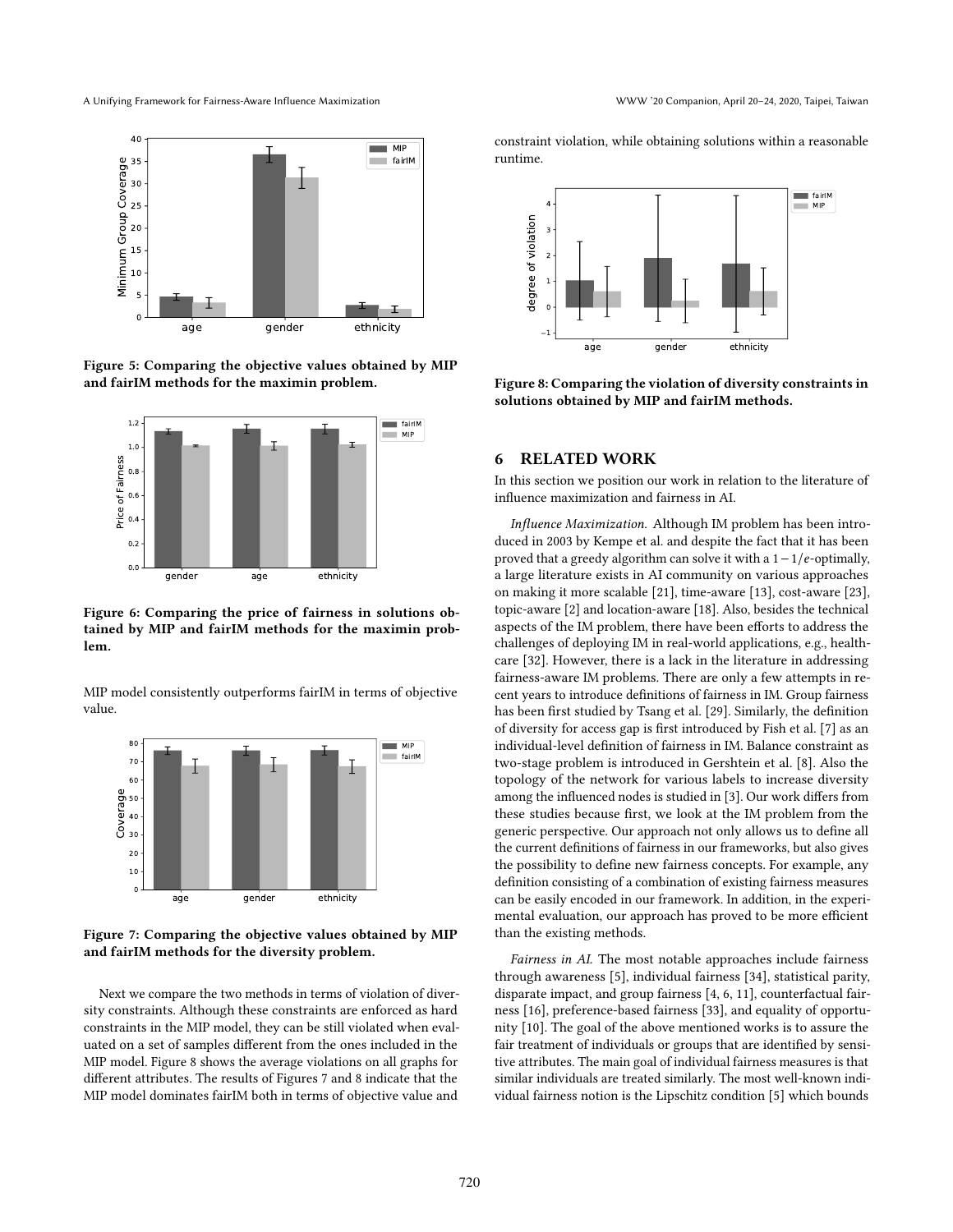the distance between the outcome of the algorithm for two individuals by a function of their similarity. In this paper, we focus on group fairness. A notable example of group fairness is demographic parity, which expresses that a system is fair if the probability of getting a favorable decision is equal between two groups. Assuming that the favorable decision in the IM problem is receiving influence, then equality and maxmin are closely related to the definition of demographic parity. Our notion of group allow us to satisfy demographic parity for any arbitrary subgroups defined over the set of sensitive attributes. Note that subgroup can be expressed as a union of joint assignments to the sensitive features.

## <span id="page-8-1"></span>7 DISCUSSION AND FUTURE DIRECTIONS

Enforcing fairness in the IM problem is a challenging task and only recently received some attention. Most of the existing literature on the IM problem revolves around the submodularity of the influence function. This property plays an important role in designing effective and efficient IM solutions. However, fairness-aware IM has to deal with non-submodular influence functions, and therefore most of the existing attempts for the IM problem are no longer effective and need to be re-visited in this context.

Scalability is also a major concern for any IM algorithm to make it feasible to be used in real life applications. For the fairness-aware IM the issue is even harder to tackle due to its complex nature. In this paper, as in similar existing work, we use MC sampling to estimate the influence function, which increases the size of the MIP problem relative to the number of the samples. An interesting path to explore in the future is to design more effective and efficient sampling approaches to reduce the size of the optimization problem.

Besides scalability, an important issue with the current sampling techniques is that they cannot provide any robustness guarantee. It has been shown that a small change in the graph structure, which is very common in real world networks, can change the solution drastically. Providing a robust fairness-aware IM solution may require new diffusion models to encode the dynamic nature of the network.

In machine learning, many of the fairness metrics are defined in terms of the confusion matrix, which consists of counts of true positives, false positives, true negatives and false negatives. As Kleinberg et al. [\[15\]](#page-9-23) noted by the impossibility theorem, it is often impractical to satisfy all fairness definitions simultaneously. Although it is feasible to express all fairness measures in IM as linear constraints in our framework, it is important to note that such limitation exists and we are not able to satisfy all definitions of fairness e.g., equality, equity, maximin and diversity at the same time.

We show that addressing fairness to ensure diverse allocation of resources in graphs is expensive. An interesting path to explore is to study the trade-offs between the price of fairness and various fairness metrics in IM. Since our framework is highly expressive, we can impose such control on the price of fairness through addition of suitable linear constraints.

Finally, in this work we mainly focus on group-level definitions of fairness in IM. However, our framework is easily extensible to individual fairness measures in which the main focus is the welfare of all individuals despite the communities to which they belong. Addressing individual fairness in our framework is thus a promising future direction.

## <span id="page-8-2"></span>8 CONCLUSION

In this paper, we demonstrate a unifying framework for the fairnessaware IM problems from an optimization perspective. Since fairness is subjective and IM problem are applied in different real-world domains, a single fairness definition cannot be used in all situations. We present multiple definitions of fairness and demonstrate their relative advantages along with their differences depending on the context. We also study the trade-offs between enforcing fairness and the loss of total influence. We propose a unifying framework which allows the user to combine various definitions of fairness (if desired) and potentially encode new definitions.

We give new perspectives to consider diversity in IM problem at the group level given node labels. Our extensive evaluation indicate that addressing discrimination is expensive no matter which grouplevel notion of fairness we choose. We demonstrate that each notion of fairness has certain properties and we may not be able to satisfy all these properties with a single fairness metric. Finally, we discuss the limitations and opportunities of fairness-aware IM and mention a number of open questions to explore in the future.

#### Acknowledgments

Golnoosh Farnadi and Behrouz Babaki are supported by postdoctoral scholarships from IVADO through the Canada First Research Excellence Fund (CFREF) grant. This research was enabled in part by support provided by Calcul Québec and Compute Canada.

## REFERENCES

- <span id="page-8-0"></span>[1] Abhijit Banerjee, Arun G Chandrasekhar, Esther Duflo, and Matthew O Jackson. 2013. The diffusion of microfinance. Science 341, 6144 (2013), 1236498.
- <span id="page-8-6"></span>[2] Nicola Barbieri, Francesco Bonchi, and Giuseppe Manco. 2013. Topic-aware social influence propagation models. Knowledge and information systems 37, 3 (2013), 555–584.
- <span id="page-8-9"></span>[3] Antonio Caliò, Roberto Interdonato, Chiara Pulice, and Andrea Tagarelli. 2018. Topology-driven diversity for targeted influence maximization with application to user engagement in social networks. IEEE Transactions on Knowledge and Data Engineering 30, 12 (2018), 2421–2434.
- <span id="page-8-10"></span>[4] Alexandra Chouldechova. 2017. Fair prediction with disparate impact: A study of bias in recidivism prediction instruments. CoRR abs/1703.00056 (2017).
- <span id="page-8-5"></span>[5] Cynthia Dwork, Moritz Hardt, Toniann Pitassi, Omer Reingold, and Richard Zemel. 2012. Fairness through awareness. In Proceedings of the 3rd innovations in theoretical computer science conference. ACM, 214–226.
- <span id="page-8-11"></span>[6] Michael Feldman, Sorelle A Friedler, John Moeller, Carlos Scheidegger, and Suresh Venkatasubramanian. 2015. Certifying and removing disparate impact. In Proceedings of the 21th ACM SIGKDD International Conference on Knowledge Discovery and Data Mining. ACM, 259–268.
- <span id="page-8-7"></span>[7] Benjamin Fish, Ashkan Bashardoust, danah boyd, Sorelle A. Friedler, Carlos Scheidegger, and Suresh Venkatasubramanian. 2019. Gaps in Information Access in Social Networks. The Web Conference (WWWW) (2019).
- <span id="page-8-8"></span>Shay Gershtein, Tova Milo, Brit Youngmann, and Gal Zeevi. 2018. IM Balanced: Influence Maximization Under Balance Constraints. In Proceedings of the 27th ACM International Conference on Information and Knowledge Management. 1919– 1922.
- <span id="page-8-3"></span>[9] Amit Goyal, Wei Lu, and Laks VS Lakshmanan. 2011. Simpath: An efficient algorithm for influence maximization under the linear threshold model. In 2011 IEEE 11th international conference on data mining. IEEE, 211–220.
- <span id="page-8-4"></span>[10] Moritz Hardt, Eric Price, Nati Srebro, et al. 2016. Equality of opportunity in supervised learning. In Advances in neural information processing systems. 3315-3323.
- <span id="page-8-12"></span>[11] Toshihiro Kamishima, Shotaro Akaho, Hideki Asoh, and Jun Sakuma. 2012. Fairness-aware classifier with prejudice remover regularizer. In Joint European Conference on Machine Learning and Knowledge Discovery in Databases. Springer, 35–50.